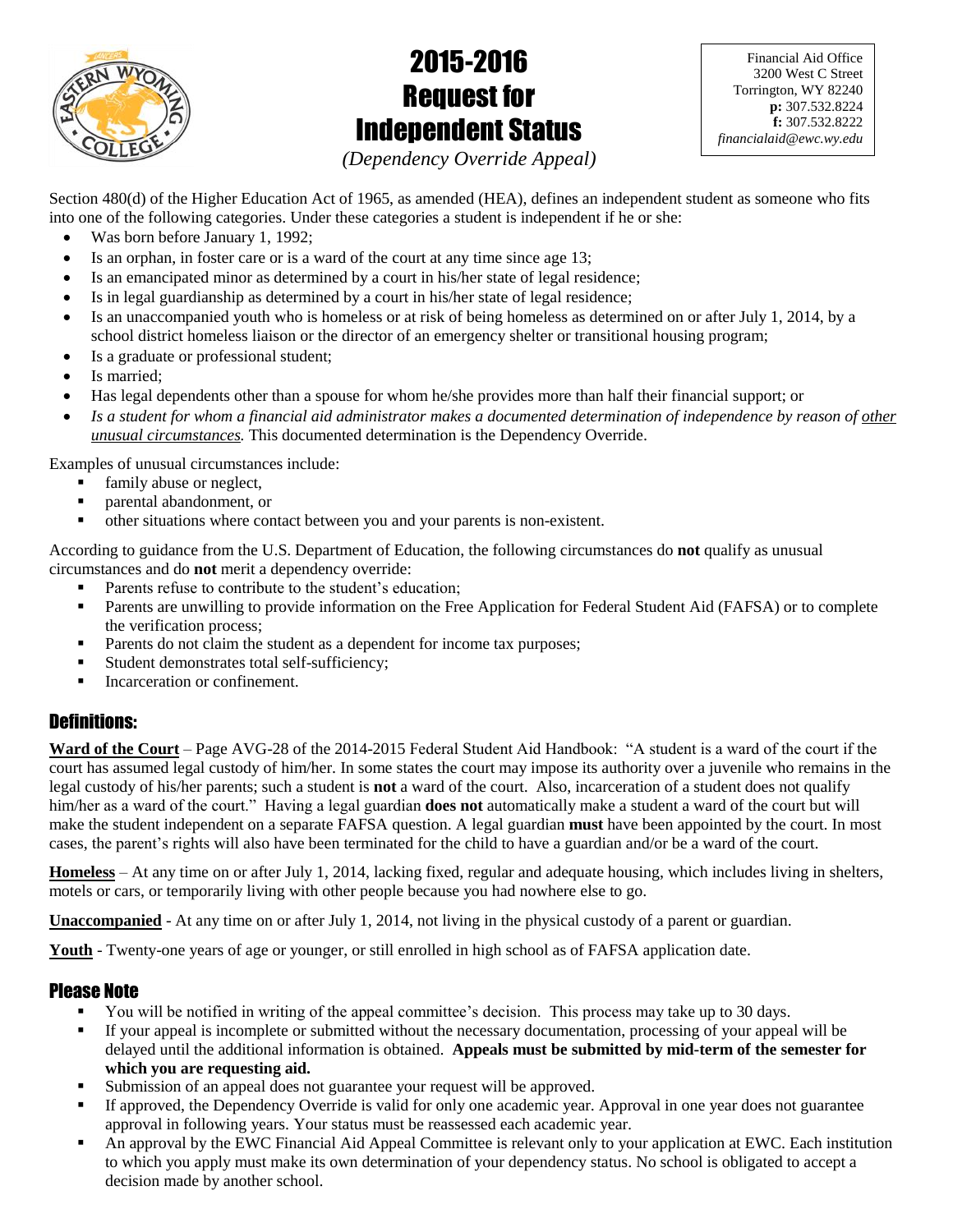## REQUIRED DOCUMENTATION

#### **In addition to completing this form and providing all situation-specific supporting documentation, ALL APPEALS MUST INCLUDE the following documentation:**

- $\Box$  A typed (or neatly hand-written), signed statement that explains in detail the extreme, unique, and/or unusual family circumstances that prevent you from obtaining and providing your parents' information for your financial aid application .
- **Signed** copy of your 2014 Federal Income Tax Return (or Tax Transcript) and W-2 forms. If you were not employed, include an explanation of how your living expenses were covered in your statement.
- $\Box$  Documentation of your 2015 income to date from all income sources.
- $\Box$  A copy of your current lease agreement, mortgage statement or rent receipt. If you do not have a lease or mortgage in your name, include an explanation of your current living situation in your statement.
- $\Box$  Court or other official documentation of your status (e.g. guardianship, HHS documentation).
- $\Box$  A signed statement from your guardian (if applicable) detailing your circumstances.
- **MUST INCLUDE:** A signed statement from a third party who is knowledgeable of your family situation and can verify the reason you are unable to provide your parents' information. This third party should be someone unrelated to you and should be on **letterhead.** Appropriate third-party statements are from clergy, school counselors, teachers or similar professionals.

## A: STUDENT INFORMATION

| Last Name                                                                                                            | <b>First Name</b> | M.I.                                   | <b>EWC Student ID Number</b>              |
|----------------------------------------------------------------------------------------------------------------------|-------------------|----------------------------------------|-------------------------------------------|
| Address (include apartment number)                                                                                   |                   |                                        | Social Security Number (last four digits) |
| City, ST, Zip                                                                                                        |                   |                                        | Phone Number (include area code)          |
|                                                                                                                      |                   | <b>B: REASON FOR SUBMITTING APPEAL</b> |                                           |
| A. Severe circumstances within your family prevent you from obtaining your parents' financial information.<br>$\Box$ |                   |                                        |                                           |

 **B.** You were married and maintained a residence apart from your parents and your spouse's parents. You are now divorced, have no dependents, maintain a residence separate from your parents, and pay all the expenses from your own income.

#### **Additional required documentation:**

- o Proof of divorce.
- o Copies of utility or other bills in your own name.
- **C.** Loss of a dependent.

#### **Additional required documentation:**

o Documentation of loss of dependent.

## C: EXPLANATION OF SPECIAL CIRCUMSTANCES

|            | How long have you lived at your current address?<br><b>Months</b><br>Years                                                                                                                               |  |
|------------|----------------------------------------------------------------------------------------------------------------------------------------------------------------------------------------------------------|--|
|            | Is the lease or mortgage in your name?                                                                                                                                                                   |  |
| $\Box$ Yes | (attach a copy of your lease or mortgage)                                                                                                                                                                |  |
| $\Box$ No  | (attach a copy of your current lease agreement, mortgage statement or rent receipt. If you do not have a lease or<br>mortgage in your name, attach a statement explaining your current living situation) |  |

| Mother's name    | Father's name    |
|------------------|------------------|
| Address          | Address          |
| City, State, Zip | City, State, Zip |